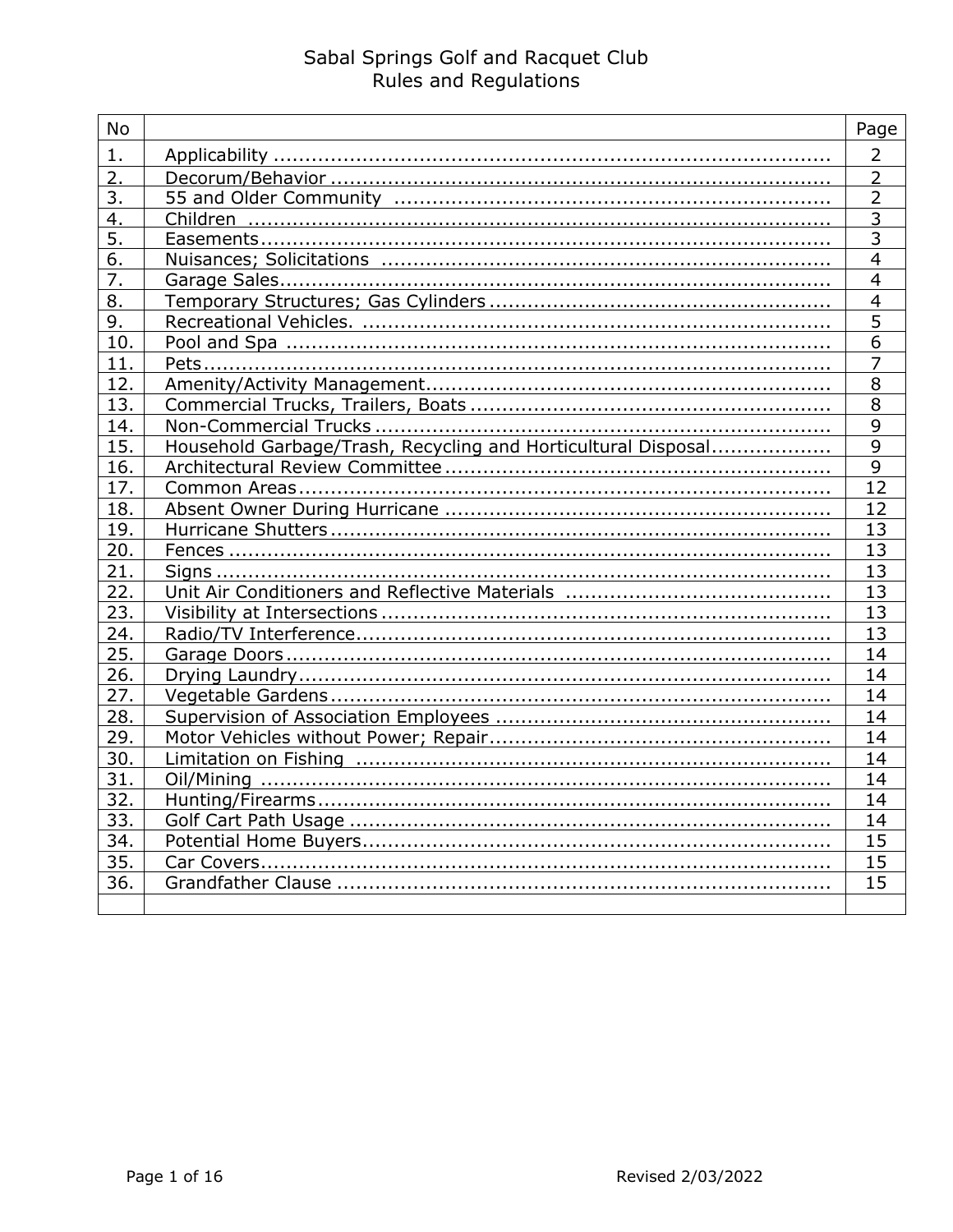The guidelines for developing and refining the Rules & Regulations of the Sabal Springs Golf and Racquet Club Association are that they be:

- 1. Necessary
- 2. Reasonable
- 3. Objective as opposed to subjective (open to interpretation)
- 4. Enforceable
- 5. Enforced by a specific responsible party
- 6. Enforced in a timely and effective method
- 7. Specific in identifying the penalty for non-compliance
- 8. Specific for consideration of others

The following rules and regulations do not apply to the Golf and Restaurant facilities, unless otherwise specified.

1. Applicability

These rules and regulations shall be applicable to all of the Properties and Homeowners. Any rule or regulation in this document may be appealed, on an individual basis, to the Board of Directors.

2. Decorum/Behavior

All homeowners, residents, guests and visitors will honor and adhere to the appropriate decorum expected in each activity. This includes the obligation to be respectful of others who are seeking enjoyment at the same time. It also includes adhering to the posted speed limit throughout the community.

## 3. 55 and Over Community

The Properties have been designated as housing for persons who are fifty-five (55) years of age or older, which, pursuant to applicable law, requires, among other things, that at least eighty percent (80%) of the Units and/or Lots in the Properties must be occupied by at least one person who is 55 years of age or older. Accordingly, each Owner, by acceptance of a deed or otherwise acquiring title to a Unit and/or Lot, shall be deemed to agree that each Unit and/or Lot shall, unless a waiver is issued by the Board, be occupied by at least one person who is 55 years of age or older. The Board shall issue a waiver only in the event that it determines that the issuance of the waiver is not likely to result in the community failing to qualify as housing for persons 55 years of age or older. In making its determination, the Board may look not just at present occupancy levels, but also of projected occupancy levels.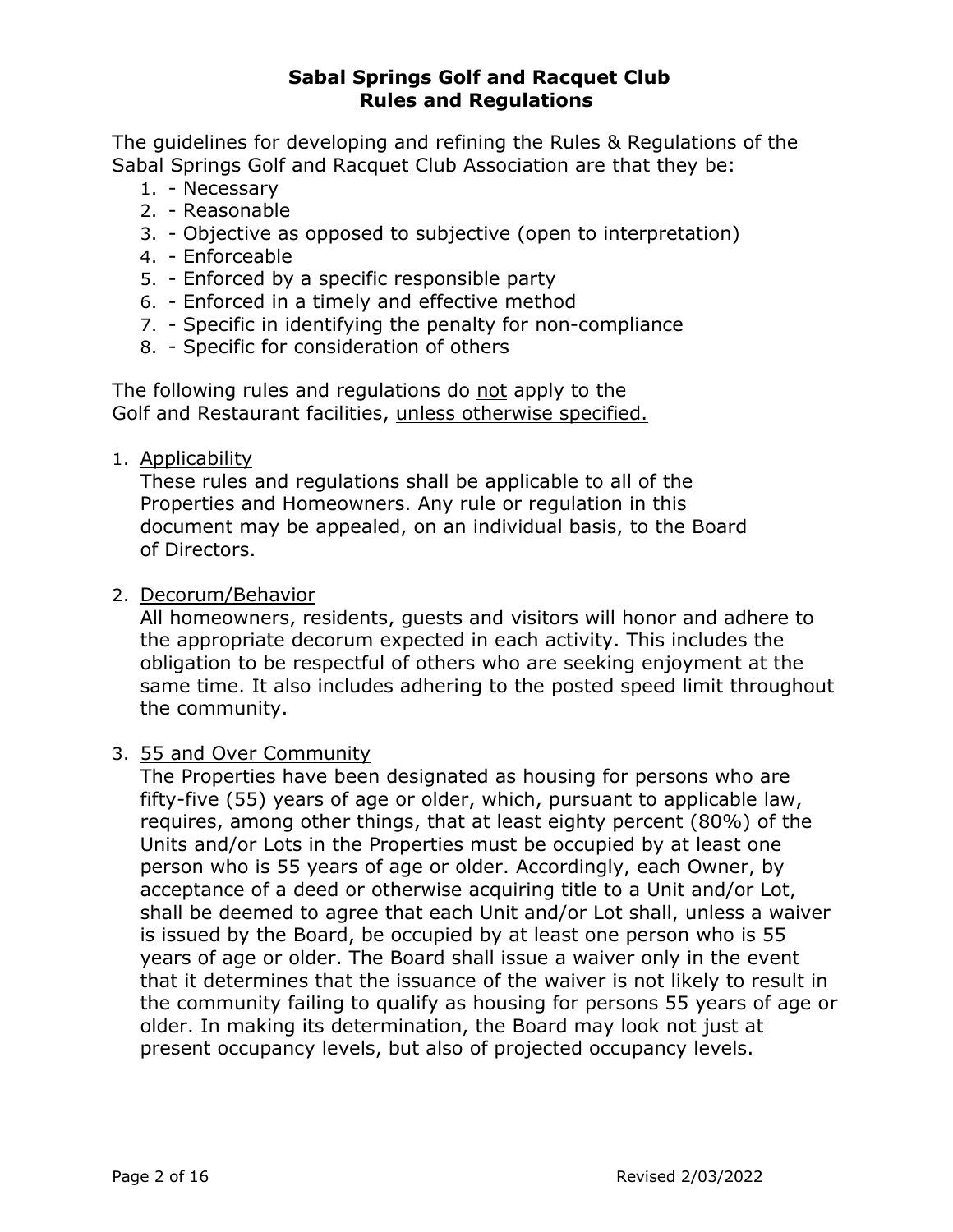In order to ensure that the Properties qualify as housing for persons 55 years of age or older under the Federal Fair Housing Act (42 U.S.C. 3601, et. seq.), satisfy the occupancy and age verification requirements of Rule 100.307 of the U.S. Department of Housing and Urban Development (24 C.F.R 100.307), and comply with the requirements of the Florida Fair Housing Act (Chapter 760, Florida Statutes) and the rules and regulations of the Florida Commission on Human Relations, a survey of the residents of the Properties (as and to the extent required by applicable law) will be conducted not less often than every two (2) years by the Association. Each owner shall cooperate with the Association in its efforts to comply with the requirements of the above-mentioned acts, rules and regulations, and with all other applicable laws. Such cooperation shall include, but shall not be limited to, providing the Association, within ten (10) days after written request, such information (such as, but not limited to the identification of whether at least one resident of the Unit and/or Lot who is fifty-five (55) years of age or older and the current age or date of birth of such person, and signed surveys, sworn affidavits, certifications and other reliable, legally sufficient documentation as may be required from time to time by the Association. The Association shall have the authority, without requiring the vote of the Lot owners, to make any additional capital improvements upon the Common Areas necessary to provide facilities or services specifically designed to meet the requirements of the Fair Housing Act, as amended, or other applicable laws.

4. Children

Persons under the age of eighteen (18) years of age may not permanently reside in The Properties. Children under eighteen (18), may however visit, provided that such visit does not exceed forty-five (45) days in any one calendar year. Children may not use the Common Areas unless accompanied by an adult. Children under twelve (12) years of age may not use the swimming pool unless accompanied by an adult. Children under eighteen (18) years of age may not use the:

- A. Billiard Room
- B. Fitness Center
- C. Sauna
- D. Shuffleboard Courts
- E. Tennis Courts

unless accompanied by an adult.

## 5. Easements

Easements for installation and maintenance of utilities are reserved as shown on the recorded plats covering The Properties and as provided herein. Within these easements, no structure, planting or other material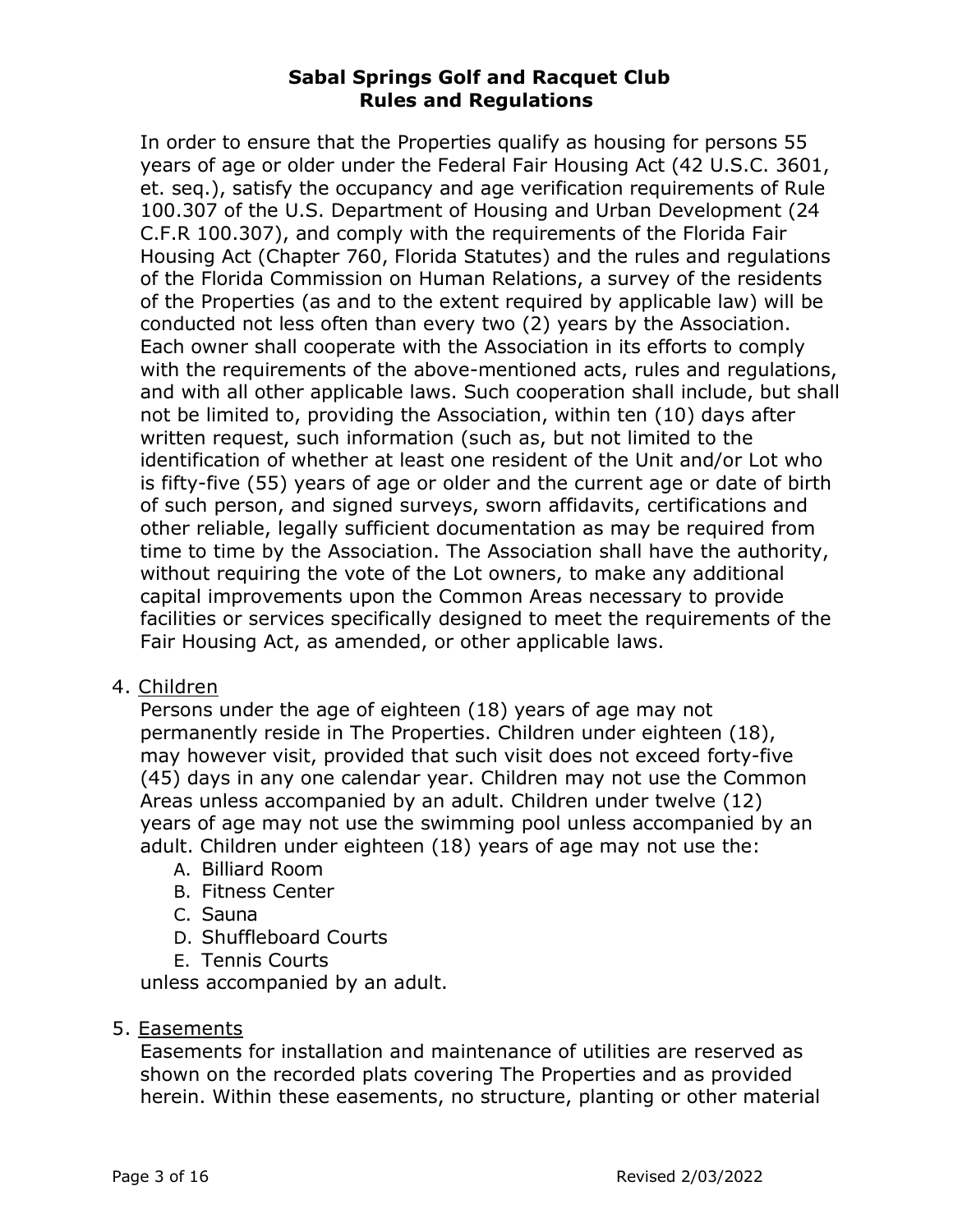may be placed or permitted to remain that will interfere with or prevent the maintenance of utilities. The area of each Lot covered by an easement and all improvements in the area shall be maintained continuously by the Owner of the Lot, except as provided herein to the contrary and except for installations for which a public authority or utility company is responsible. The appropriate water and sewer authority, electric utility company, telephone company and the Homeowners Association shall have a perpetual, non-exclusive easement for the installation and maintenance, all underground, of water lines, sanitary sewers, storm drains, electric, telephone and security lines, cables and conduits, under and through the utility easements as shown on the plats. All utilities and lines within the subdivision, whether in street rights-ofway or utility easements, shall be installed and maintained underground.

#### 6. Nuisances; Solicitations

No Owner shall use their home or permit it to be used in any manner, to make any disturbing noises in the Unit or on the Lot by himself or his family, servants, employees, agents, visitors or licensees, nor permit any conduct by such persons that will interfere with the rights, comforts or conveniences of other Owners. No Owner shall play or permit to be played any musical instrument, nor operate or permit to be operated a phonograph, television, radio or sound amplifier or any other sound equipment in his Unit or on his Lot in such a manner as to disturb or annoy other residents (applying reasonable standards). No Owner shall conduct, nor permit to be conducted, vocal or instrumental instruction at any time which disturbs other residents. The use of each home shall be consistent with existing laws and the governing documents, and occupants shall at all times conduct themselves in a peaceful and orderly manner. No solicitation will be allowed at any time within the community.

7. Garage Sales

No garage sales, estate sales, tag sales, or other similar activities are permitted to be conducted on the Lots or Common Areas without prior written approval of the Board of Directors.

#### 8. Temporary Structures; Gas Cylinders

No structure of a temporary character, such as a trailer, tent, motor home or recreational vehicle, shall be permitted on The Properties at any time nor used at any time as a residence, except during repair or reconstruction. No gas tank, gas container or gas cylinder shall be permitted to be placed on or about the outside of any Unit or on or about any ancillary building, except for one (1) gas cylinder plus one (1) backup cylinder, not to exceed twenty (20) pounds, used in connection with a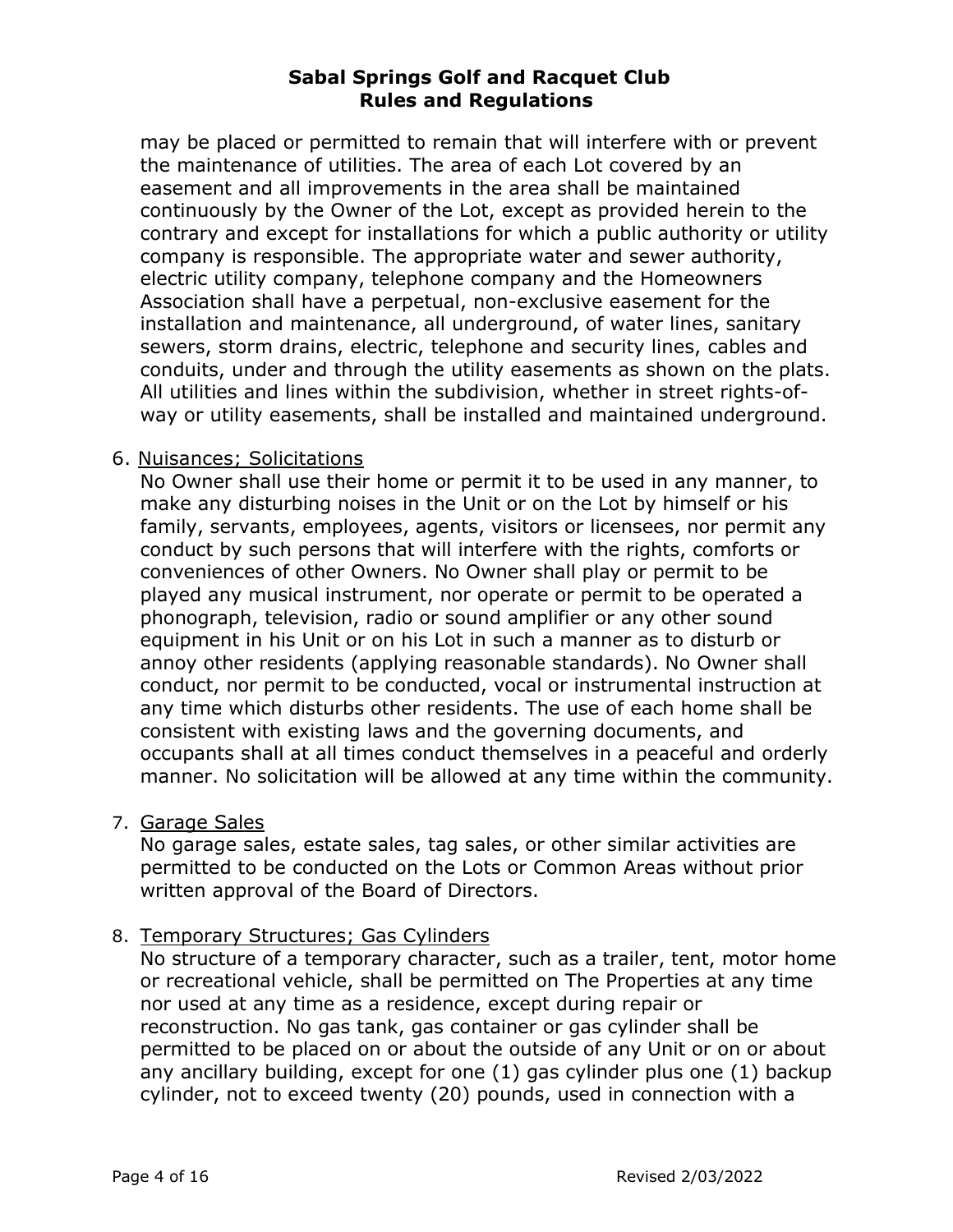barbeque grill. In addition, an underground storage of fuel such as propane required for the operation of electric generators will be permitted upon approval of the Architectural Review Committee, provided adequate proof is presented that such installation has received all necessary governmental permits.

## 9. Recreational Vehicles

Definition: A recreational vehicle (RV) is any roadworthy vehicle, whether driven or towed, that has the usual accommodations of a home including a kitchen, bathroom, bedroom and living room. In North America, such vehicles have traditionally been classified as class A, B or C, if driven; as a travel trailer, fifth wheel trailer, pop-up trailer and slide-in camper, if towed. The primary purpose of such vehicles is traveling/camping. Small van conversions with similar accommodations are included in this definition.

Lot owners in Sabal Springs may spend weeks or months in their RV at different times, thereby requiring a reasonable time to load and unload the vehicle. Recreational vehicles will be permitted in the community subject to the following conditions:

- A. The RV must be owned/accessed by the lot owner or his/her immediate family. An owners' guest/visitor with an RV is NOT permitted to enter the community. Persons who have an approved lease for a property in Sabal Springs shall qualify as owners for the purpose of this provision.
- B. The RV must be properly licensed, registered and insured, and must be parked in the Lot owner's driveway without obstructing normal traffic or emergency vehicles. It may remain in the driveway for a maximum of two nights and must be removed from the community by twelve (12) noon of the third (3rd) day.
- C. In the event the RV cannot properly fit on the Lot owner's driveway, it may be parked at another community location, such as the Clubhouse parking area. This must occur only with the approval and direction of Gatehouse personnel. The RV may remain at this secondary location for two nights and must be removed from the community by twelve (12) noon of the third (3rd) day.
- D. Under no circumstances will anyone be permitted to live in the RV while it is in the community. An exception to this limitation may be made under extraordinary circumstances, such as a house fire or severe hurricane damage, with written approval of the Board of Directors.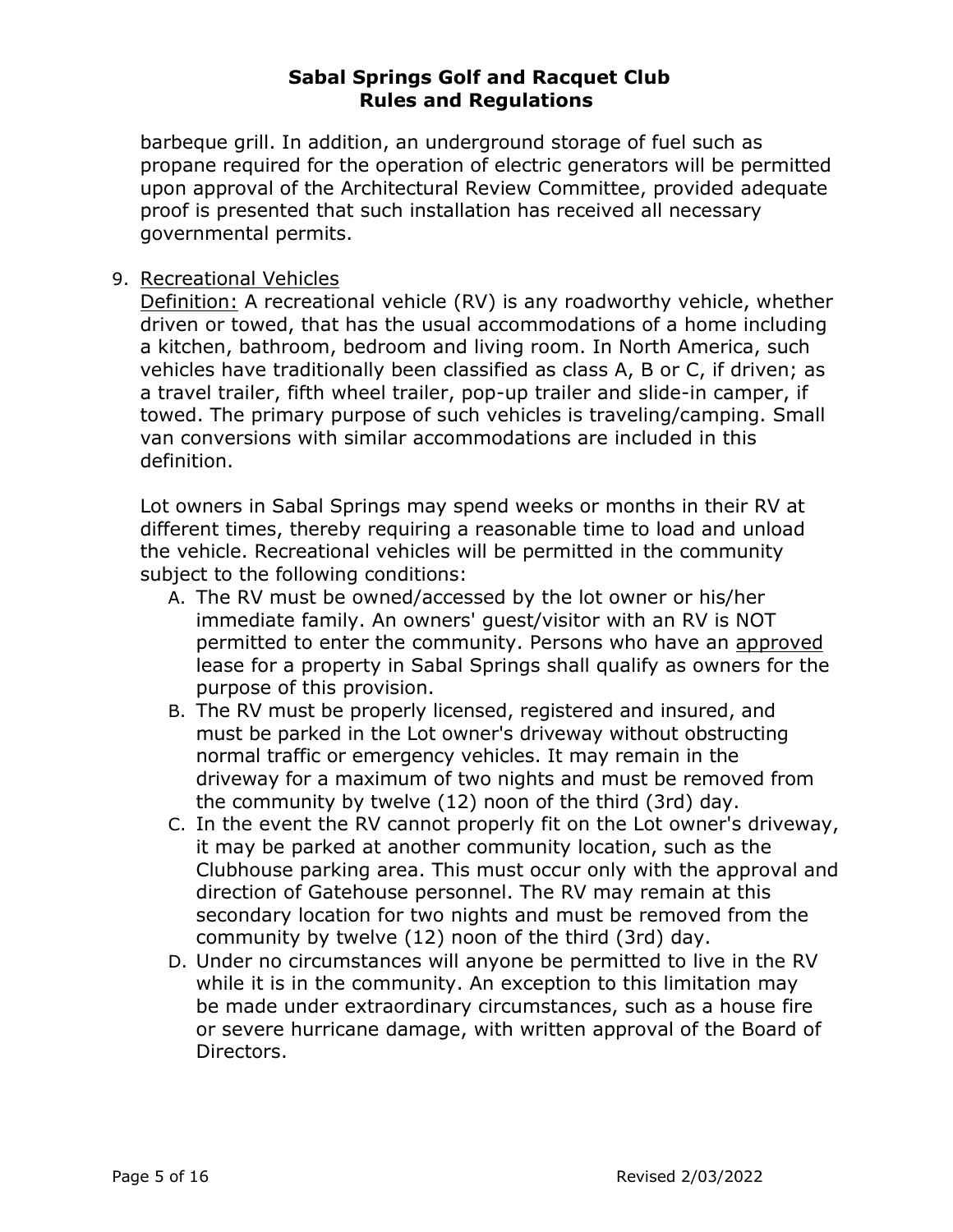- E. Should it be discovered that the RV is leaking undesirable effluent; the owner must immediately remove the vehicle from the community and clean up the leaked fluid.
- F. Work on the RV engine/chassis is prohibited unless the problem prevents the vehicle from leaving the community. In such a circumstance, the Gatehouse must be notified and informed of the owner's plan for correction.
- G. Owners must recognize and show regard for their neighbors and neighborhood while loading/unloading the RV. Trips in to and out from the community will be limited to two (2) round trips per month.
- H. The Board of Directors shall have the power to assess a fine in the amount allowed by law should owners be found in violation of these requirements. Should it become necessary for the RV to be towed for failure to comply with the requirements of this section, all such costs will be borne by the owner.

# 10. Pool and Spa

# Definitions:

- A. Dawn (first appearance of light in the morning followed by sunrise)
- B. Dusk (the period of partial darkness between day and night)

# Signage:

On the gate and/or upon entering the fenced pool area from the Clubhouse:

WARNING: NO LIFEGUARD ON DUTY

Residents and residents' guests only

POOL and SPA open from DAWN to DUSK

NO ANIMALS ALLOWED

NO bikes, roller blades, skateboards or golf spikes allowed

NO GLASS inside the fenced pool area

# SPA RULES

- 1. NO DIVING IN THE SPA
- 2. Shower before entering spa
- 3. NO GLASS in spa
- 4. No diapers of any type (Child or Adult)
- 5. No food or drinks in spa nor within 4 feet of the edge
- 6. Pregnant women, small children, people with health problems & people using alcohol, narcotics or other drugs that cause drowsiness should not use the spa without first consulting a doctor.
- 7. Maximum water temperature 104 ºF.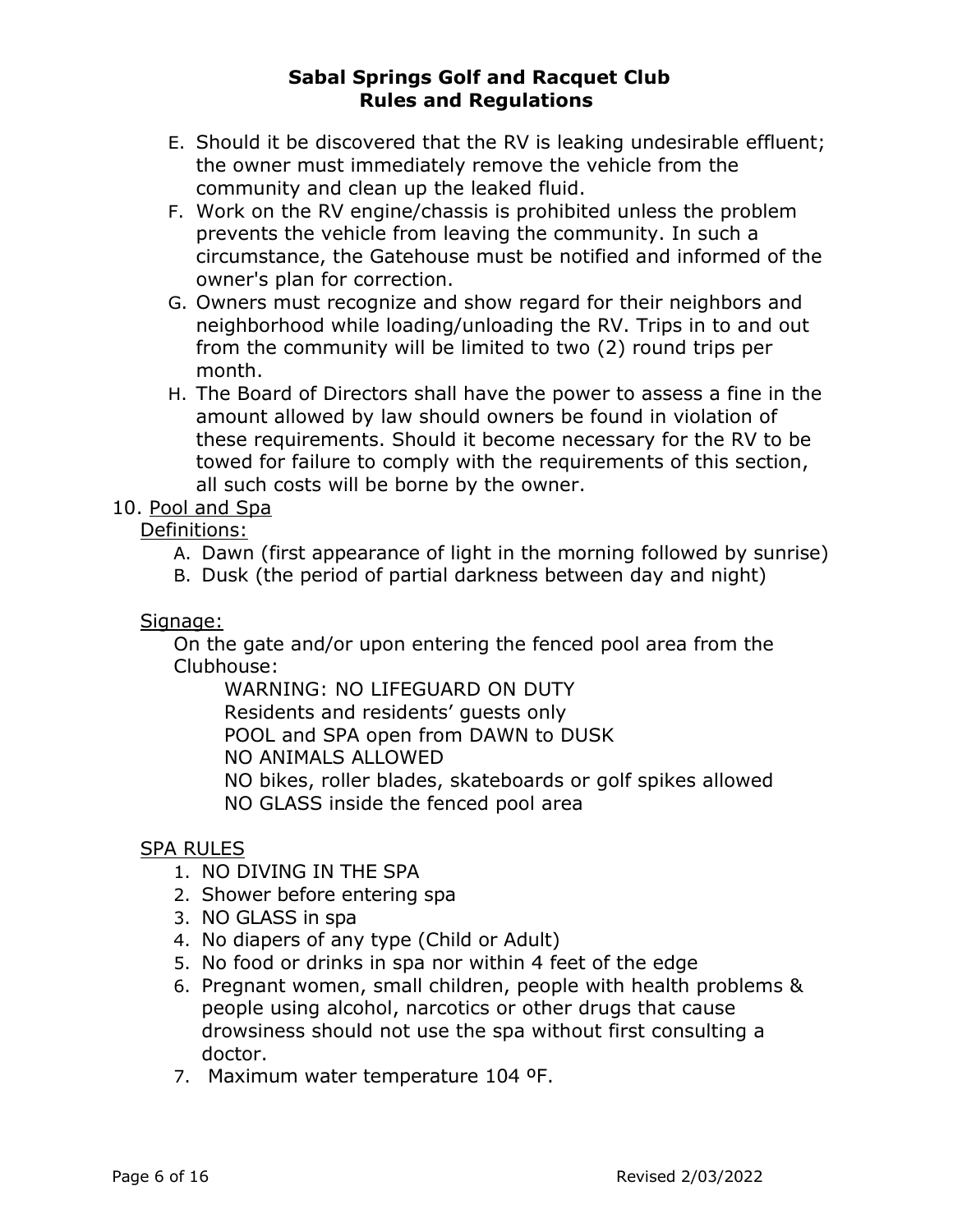- 8. Maximum use is 15 minutes (accurate clock must be visible from the spa & pool)
- 9. Emergency telephone located at top of stairs by gym
- 10. Call 911 in emergency 3410 Clubview Drive, North Fort Myers
- 11. Children under 12 must have adult supervision
- 12. Bathing load is 12 persons
- 13. No Smoking allowed

#### POOL RULES

- 1. WARNING: NO LIFEGUARD ON DUTY
- 2. Pool Hours are from dawn to dusk
- 3. Shower before entering pool
- 4. No glass or animals in the fenced pool area
- 5. No diapers of any type (Child or Adult)
- 6. NO DIVING
- 7. NO RUNNING
- 8. No food or beverages in pool or within 4 feet of the pool edge
- 9. Emergency phone located at top of stairs by gym
- 10.Call 911 in emergency 3410 Clubview Drive, North Fort Myers
- 11.Children under 12 must have adult supervision
- 12.Bathing load is 38 persons
- 13.No Smoking allowed

All persons using the swimming pool on the Common Areas shall do so at their own risk. All children, under twelve (12) years of age, must be accompanied by a responsible adult. Bathers must wear footwear and cover their bathing suits in any enclosed recreation facilities.

#### 11. Pets

No reptiles, wildlife, livestock, poultry or animals of any kind shall be raised, bred or kept on any Lot except the Owners may keep no more than two (2) dogs and two (2) household pets provided they are not kept, bred or maintained for any commercial purpose, and provided that they do not become a nuisance or annoyance to any neighbor by reason of barking or otherwise. All pets must be on a leash, in container or carried when outside of the home. No dogs or other pets shall be permitted to have excretions on any common areas, except areas designated by the Association, and owners shall be responsible for the clean-up after their pets. For purposes hereof, "household pets" shall mean cats, parakeets and other animals that may be expressly permitted by the Board of Directors, if any but shall specifically exclude any of the following breeds including, without limitation, Doberman Pinchers, Pit Bulls, Rottweilers or German Shepherds. Nothing contained herein shall prohibit the keeping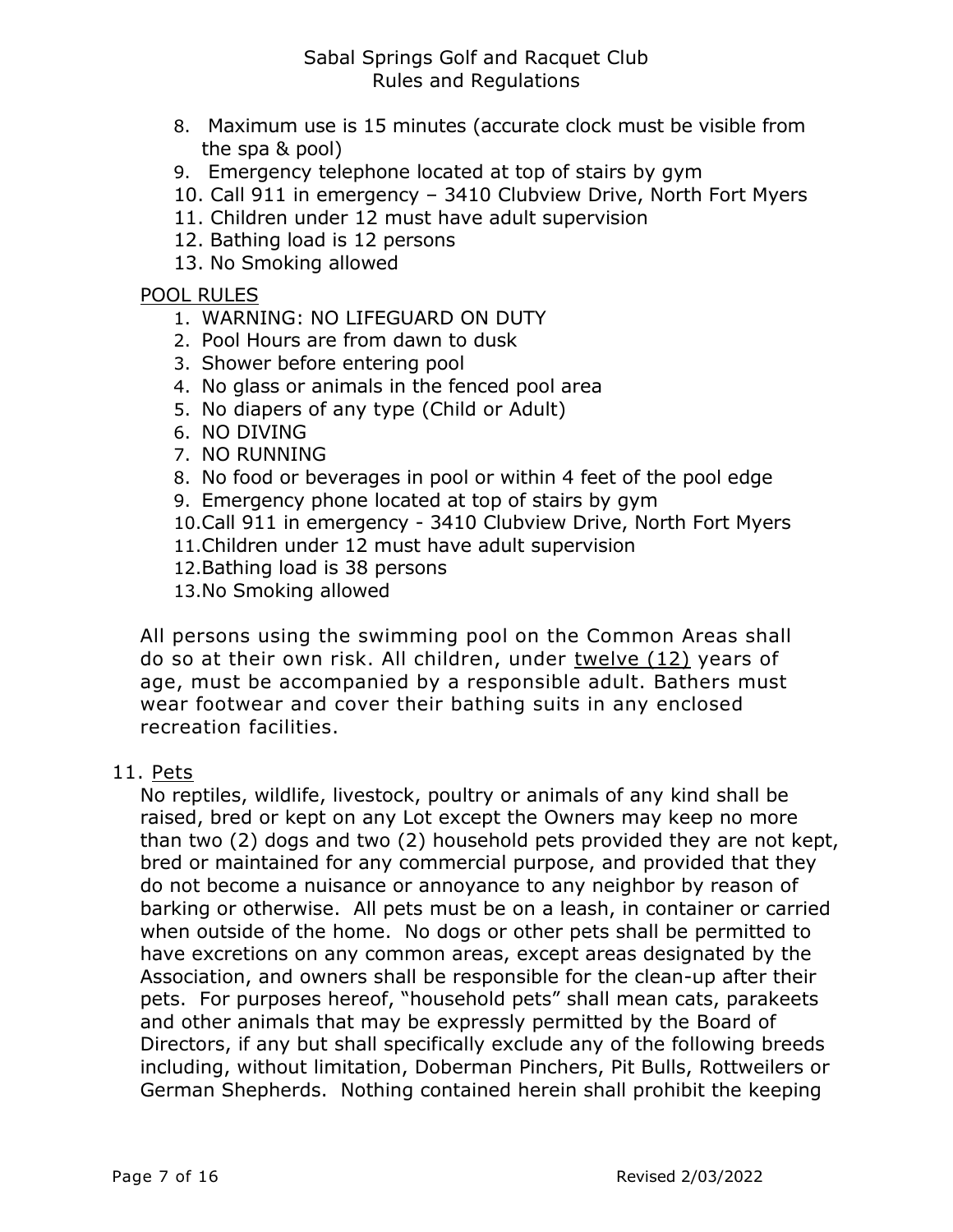of fish or domestic (household-type) birds, as long as the latter are kept indoors and do not become a source of annoyance to the neighbors. The Board of Directors may also place additional restrictions on the privilege of keeping pets in the community.

- A. Service and support animals will be handled on a case-by-case basis by the Board of Directors. Animals that are "individually trained to meet the needs of one person's disability" are considered to be service animals. Owners who require a service or support animal as prescribed by a medical professional must provide to the Association a Certificate of Proof that the owner does in fact require or needs a service or support animal. In addition, when out in public, the service or support animal shall wear the appropriate service or support vest.
- B. Pets are NEVER allowed on the golf course at any time.
- C. It is illegal to feed the wildlife, including, but not limited to, alligators, ducks, birds and other fauna in the community.

#### 12. Amenity/Activity Management

Recognizing that there are some existing groups organized for the benefit of the homeowners, and that there may be additional such groups in the future for other amenities/activities, the Board of Directors hereby grants under specific direction the authority and responsibility to carry out the management responsibilities for these amenities/activities. This delegation of authority and responsibility is subject to the submission of written guidelines by the requesting group for the review and approval by the Board of Directors. Sanctioning by the Board of Directors grants access to the community television channels 95/195 and the Sabal Sun Times. Access to the community email system and the television channels is made available to these groups but is monitored by the CAM or the Communications Chairperson for content. A listing of groups that have been recognized and sanctioned by the Board of Directors is posted on the community bulletin board and the community web site.

## 13. Commercial Trucks, Trailers, Boats

A. No trucks, commercial vehicles, motor homes, or trailers of every other description, boats, boat trailers, horse trailers, unmuffled motorcycles or vans, shall be permitted to be parked or to be stored at any place on The Properties, nor in dedicated easement areas. This prohibition of parking shall not apply to temporary parking of trucks and commercial vehicles, such as for pickup and delivery and other commercial services, nor to passenger-type vans for personal use which are in acceptable condition (in the sole opinion of the Board, and which favorable opinion may be changed at any time). No on-street parking shall be permitted.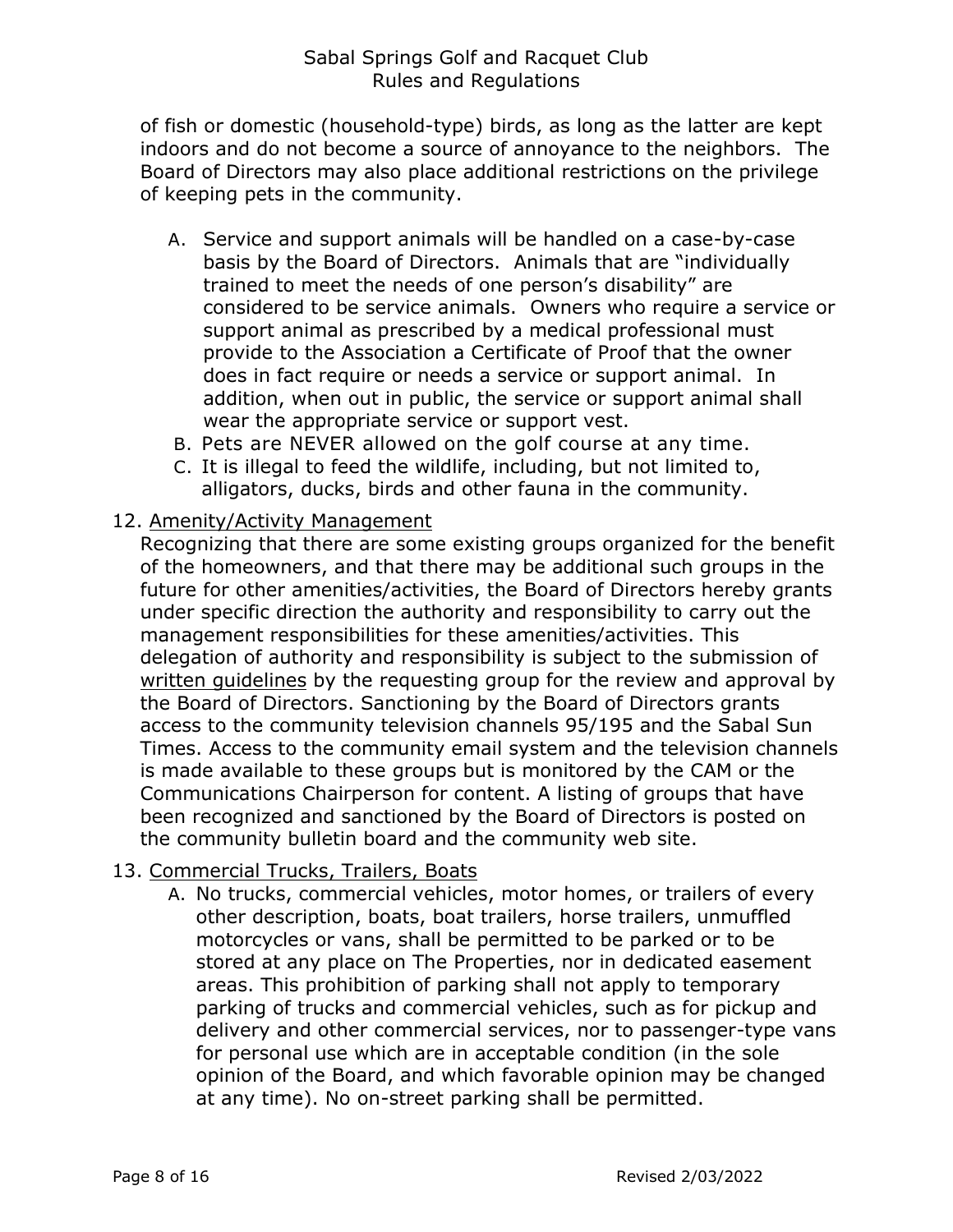B. Subject to applicable laws and ordinances, any vehicle parked in violation of these and other restrictions contained herein or in the rules and regulations now or hereafter adopted may be towed by the Association at the sole expense of the owner of such vehicle, if such vehicle remains in violation for a period of 24 hours from the time a notice of violation is placed on the vehicle. The Association shall not be liable to the owner of such vehicle for trespass, conversion or otherwise, nor guilty of any criminal act, by reason of such towing and once the notice is posted, neither its removal, nor failure of the owner to receive it for any other reason, shall be grounds for relief of any kind. For purposes of this paragraph, "vehicle" shall also mean boats and trailers. An affidavit of the person posting the aforesaid notice stating that it was properly posted shall be conclusive evidence of proper posting.

#### 14. Non-Commercial Trucks

All pickup trucks must have a bed cover that conforms to original equipment manufacturer (OEM) standards.

15. Household Garbage/Trash, Recycling and Horticultural Disposal No garbage, refuse, trash or rubbish shall be deposited except as permitted by the Association. The requirements of the applicable authority for collection/disposal of household trash and garbage, recycled materials and horticulture may vary from time to time and must be followed. All containers for the storage and disposal of such material shall be kept in a clean and sanitary condition. Containers for garbage and trash must be of rigid plastic, no less than twenty (20) gallons nor more than sixty-four (64) gallons in capacity, and well-sealed. Recycled materials may be kept in the containers supplied by the applicable authority. Horticulture disposal may be placed in plastic bags or loose (up to 4 feet in length). All containers and materials must be placed out for collection no sooner than twenty-four (24) hours prior to scheduled collection and must be removed within twelve (12) hours of that collection.

## 16. Architectural Review Committee (ARC)

The Architectural Committee (ARC) is assigned by the Board to approve proposed modifications to any exterior aspect of a homeowners' home or property and to periodically inspect properties to ensure a clean, well-cared for attractive community.

#### Property Modification Procedure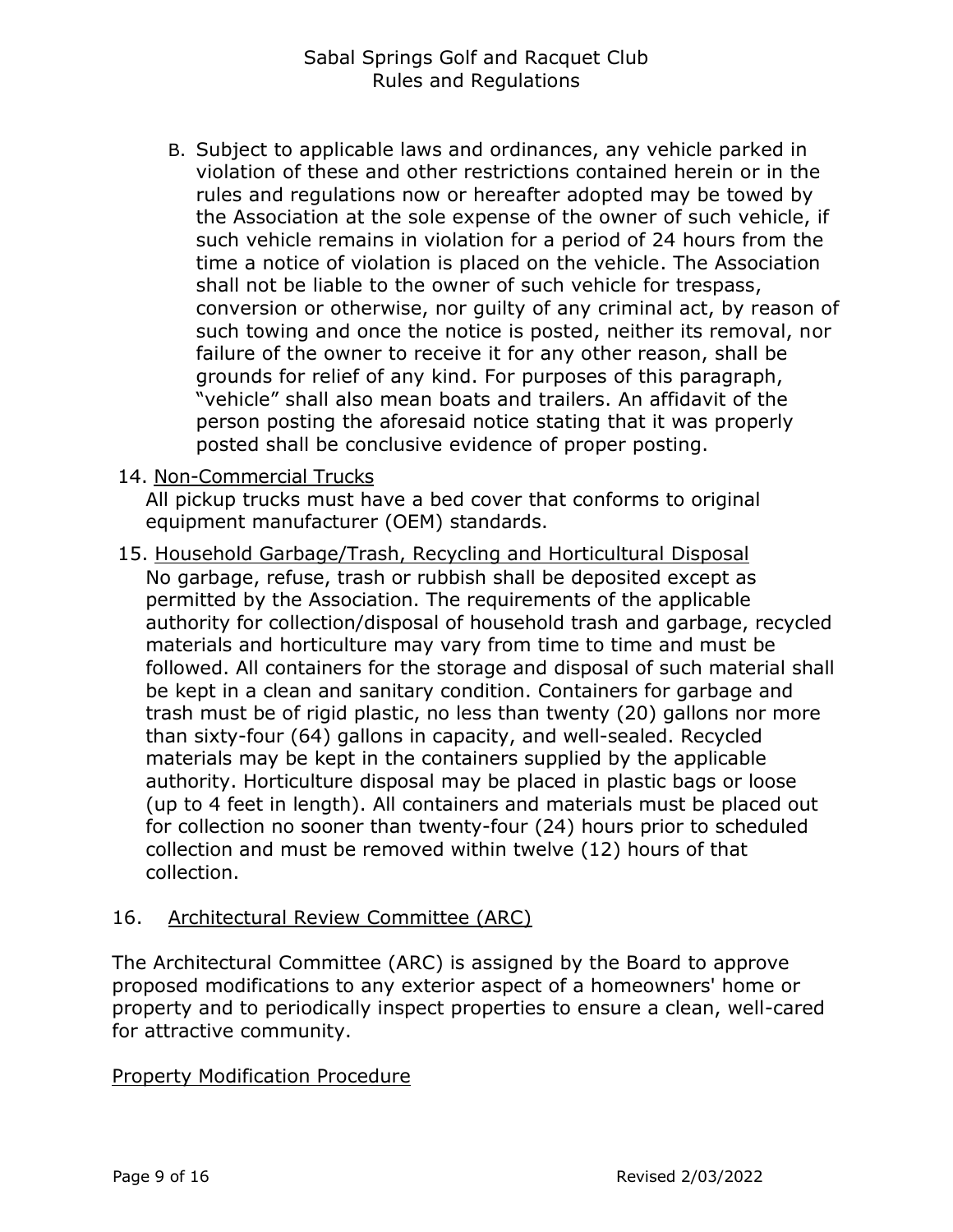- A. All outside modifications to homes and properties must be preapproved. Forms are available from the HOA office or on the Sabal Springs website. Requests for structural additions to your home and driveway/walkway expansions must have a lot plat/survey attached and, if permitting is required, the modification must be approved by Lee County. Homeowner may be required to meet with the Architectural Review Committee (ARC) to help reduce possible misunderstandings prior to approval. Upon completion, homeowner must notify HOA office so that, following a positive inspection of modifications, final approval can be given. Additionally, before and after pictures should be provided to the HOA office.
- B. All driveway changes/expansions must be approved prior to the work being done. No driveway expansion allowed beyond outer edge of garage walls, some exceptions may be considered for homes with less than a two-car garage. Any irrigation costs required by modification are at homeowner's expense. A 3"- 4" PVC pipe must be installed beneath newly installed driveways near the front easement line (usually 10 feet from the front property line).
- C. All roof additions must be gabled/trussed and finished with the same roofing material that is on the existing home. As a compromise, a slanted and gabled metal roof may be installed over a lanai, but it MUST be covered with the same material that is on existing roof, or a canvas/vinyl material that includes a 6" to 8" valance/overhang. Material and color must be approved by the ARC.
- D. Changes to house base colors must be selected from "Approved Color Palette" located in HOA office. All existing paint colors on homes painted prior to introduction of the "Approved Color Palette" may be retained, even if the existing color is not on the new palette.
- E. Changes to colors on trim, garage door, main entry door and driveway must be approved by the ARC.
- F. Trees and/or shrubs cannot be planted within 10 feet from a perimeter fence and must comply with the setback rules as defined in the codes.
- G. All tree planting and removal must be approved by the ARC. If heavy equipment or trucks must be moved onto lawn to aid in removal, all sprinkler heads shall be marked, at owner's cost, before work is done. Any damage to the lawn or sprinkler heads caused by the removal must be repaired at the owner's expense.
- H. Satellite dishes require approval before installation and should be affixed to any side of home other than front.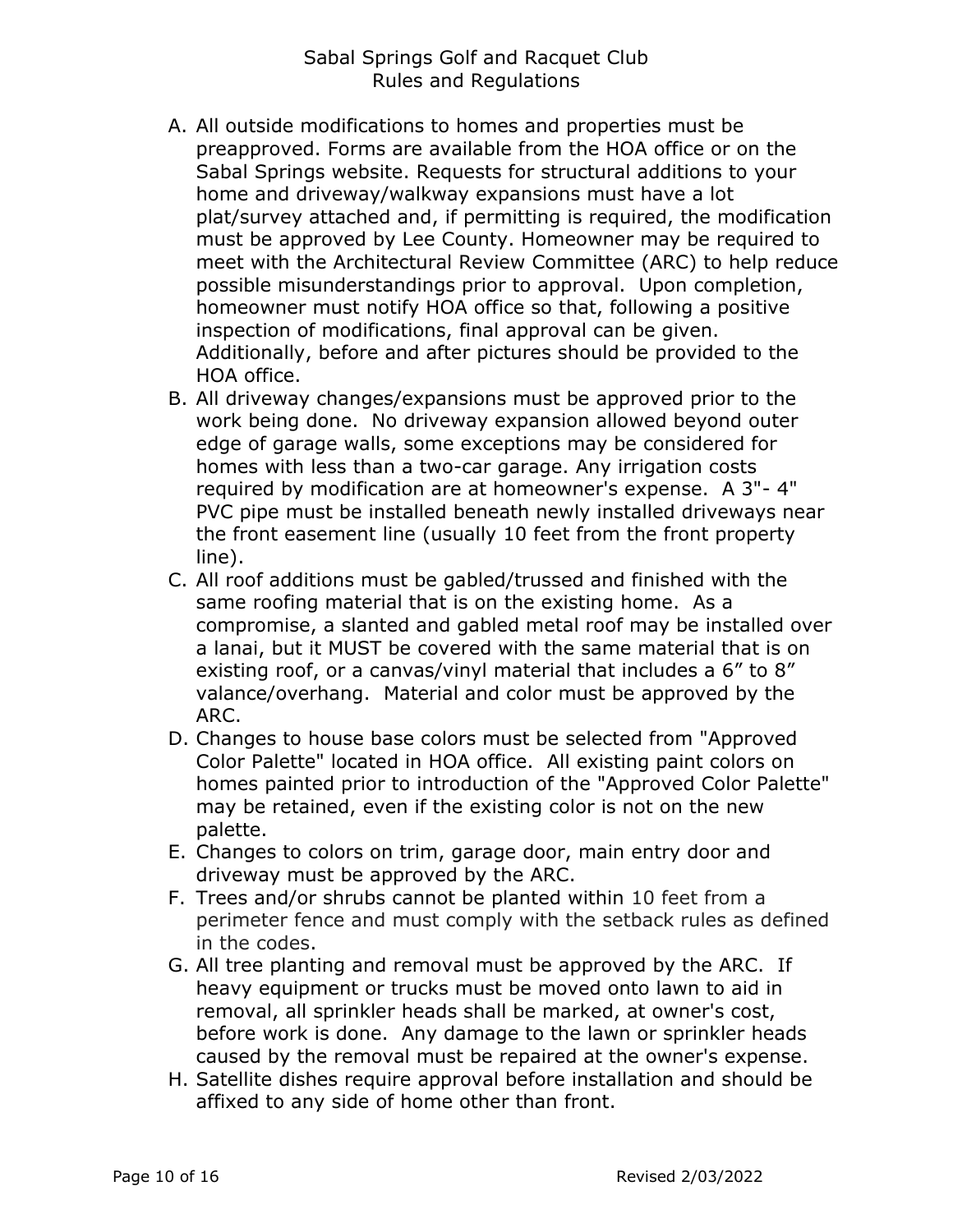- I. All hard-wired outside lighting requires approval prior to installation. No lights shall be placed in yards that would be intrusive to a neighbor's property. Lights shall not exceed 60 watts (or equivalent). Motion detection lights must be set to go off after 10 minutes.
- J. Fences and trellis not permitted.
- K. ALL construction and landscaping debris must be removed weekly.
- L. No porta potties allowed.

## Property Inspections

- A. No more than seven (7) ornaments (house and yard inclusive) with given types including birdbaths, fountains, gazing balls, planted and/or decorative pots, statuary or wall décor shall appear on any property. This does not include house numbers, small solar lights and US flags. No artificial flowers allowed.
- B. All pots and other lawn ornaments must be removed from yard and placed in a secure area before leaving home between June 1st and November 30th (Hurricane Season).
- C. Garbage and recycle containers must be stored in garage except 24 hours prior to scheduled pickup.
- D. Horticultural waste shall not be placed at curb until 24 hours prior to scheduled pickup.
- E. Planting beds are to remain free of weeds.
- F. Driveways and roofs must be kept clean.
- G. Plants/bushes around Fire Hydrants are prohibited (Ordinance 86- 17) based on North Fort Myers Fire Department and Code Enforcement Officer of Lee County.
- H. Plants/bushes around Utility boxes shall not conceal the entrance or prevent power crews from opening boxes when necessary. Plants or figurines shall not be placed on top of Utility boxes.

## Enforcement

Should a property be discovered to have a maintenance issue, a notice describing the issue is sent to the homeowner at the address last appearing in the Association's records or to the homeowner's physical address or to the e-mail address in the Association's records. The owner is then allowed a thirty (30) day grace period to remedy the situation.

If the homeowner believes a maintenance notice was issued in error, an appeal of the notice may be filed by asking for a re-inspection of the property or by requesting a meeting with the committee and/or the CAM to discuss the issue(s). An extension of the thirty (30) day grace period may be granted by the committee.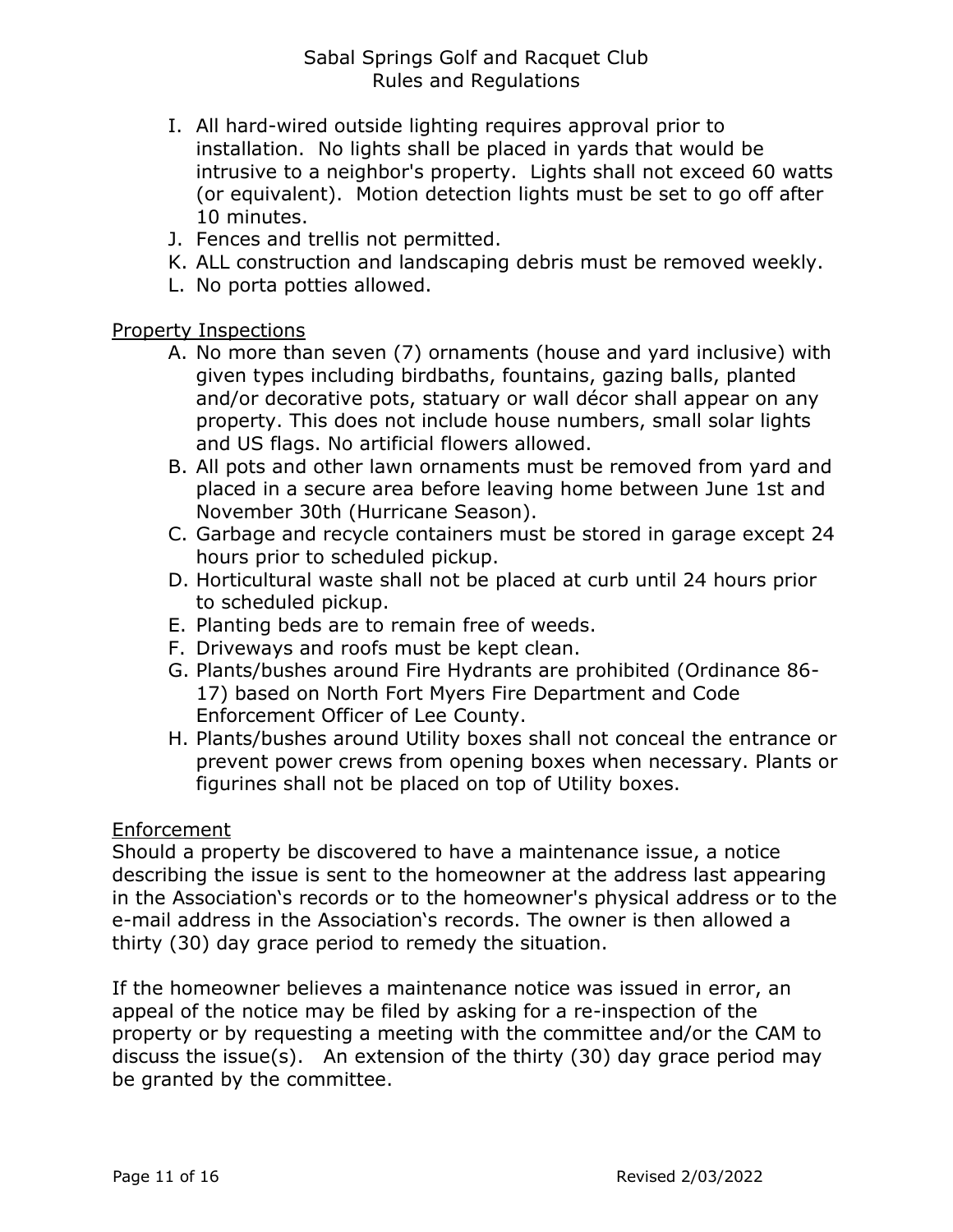If, after the thirty (30} day grace period, the maintenance issue remains uncorrected, a Second & Final Violation Notice is sent via certified mail to the homeowner at the address used for the original notice. This notice informs the homeowner of the remaining issue(s) and states that if the matter is not resolved within an additional fourteen (14) day period, the Association intends to exercise its authority granted by the governing documents of our community.

#### Setback Requirements

Setback requirements for all properties in Lee County, Florida are determined by building codes developed by Lee County and passed on to the developer of Sabal Springs.

Every property has boundaries defined by the developer. You can see the property layout by getting a Plat of Survey for your property. If you are fortunate to have a copy of the original building plans for your property it includes the original Plat of Survey.

Inside each property line boundary there is a dotted line on all sides that represents the Easement for the property. This line is typically defined by four (4) setbacks: two side yard setbacks are typically three (3) feet each; the front yard setback is typically ten (10) feet and the back yard setback of the property is typically six (6) feet. The exact setback for a property can be found on the Plat of Survey under the legend section.

The most common setbacks are UE (utility easement) and DE (drainage easement). The property owner cannot and should not build or plant anything inside an easement, meaning nothing allowed between the property line and the easement line. The only exceptions where something intrudes into an easement are driveways and air conditioner compressors. Any other intrusion has to be approved by the ARC Committee, including landscaping around mailboxes.

#### 17. Common Areas

No Owner may alter in any way, any portion of the Common Areas, including, but not limited to, landscaping, without obtaining the prior written consent of the ARC. No plantings or landscaping within ten (10) feet of the perimeter fences.

## 18. Absent Owner During Hurricane

An Owner who plans to be absent during the hurricane season (June 1st through November 30th) must prepare the Unit and Lot prior to departure by designating a responsible firm or individual to care for the Unit and Lot, should the Unit suffer hurricane damage. The homeowner must furnish the Association with the name(s) of such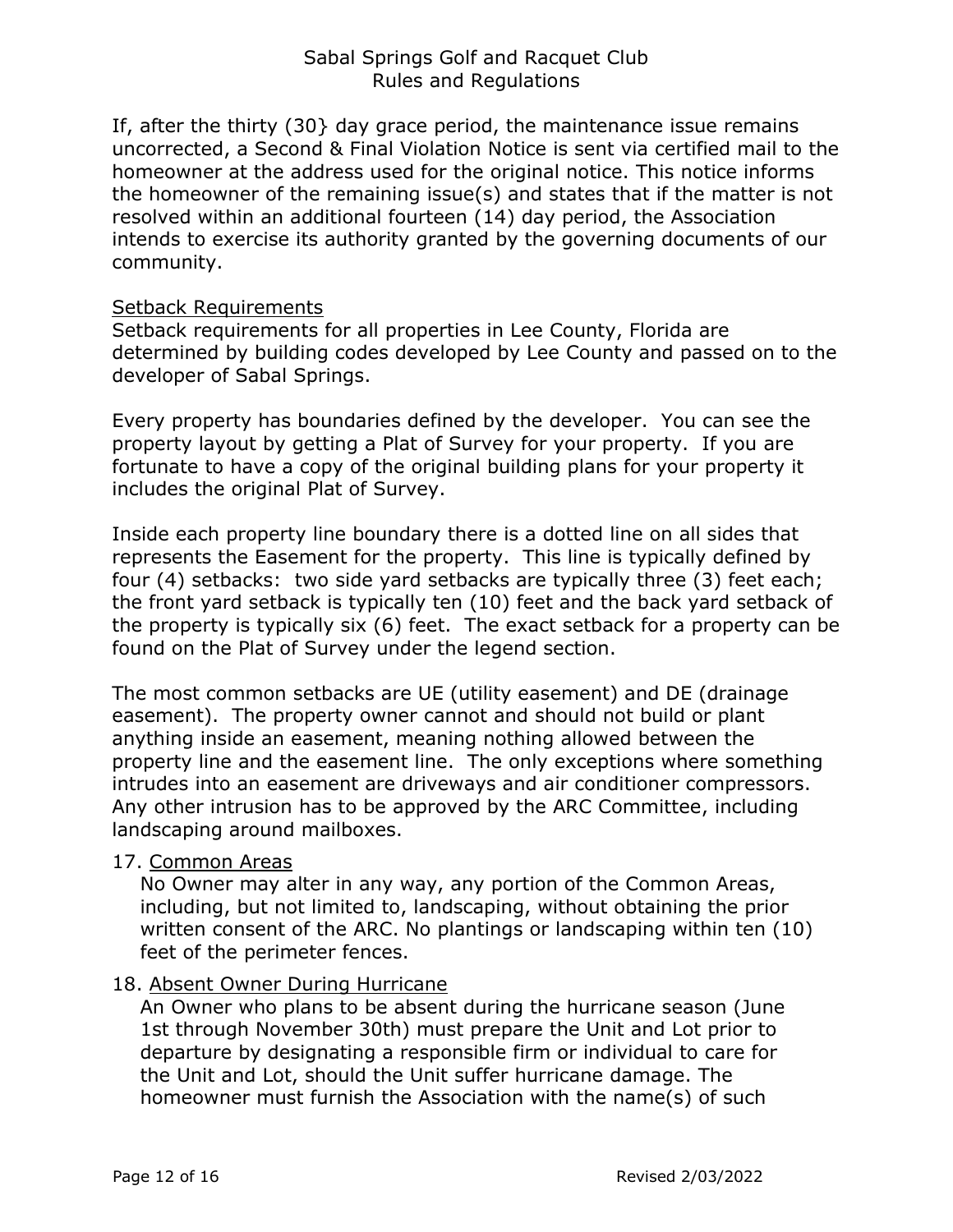firm or individual. A form for this purpose is available on the Sabal Springs website, in the HOA office and at the Gatehouse.

#### 19. Hurricane Shutters

Hurricane shutters must be approved by the Architectural Committee. All shutters must be clear, white or match the color of the house.

## 20. Fences

No fence, wall or other structure shall be erected in the front yard, back yard or side yard setback areas. No plantings or landscaping within ten (10) feet of the perimeter fences.

## 21. Signs

No sign of any kind shall be displayed to the public view on the Properties, except for only three (3) signs of not more than one (1) square foot indicating the name of the resident, the house number and a security system, if any, plus two (2) signs of not more than five (5) square feet advertising the property for sale or for rent (in locations and in accordance with the design standards approved by the Architectural Committee), or any sign used by a contractor to advertise their firm during repair or reconstruction. No sign of any kind shall be permitted to be placed inside a window or on the outside walls of the home or on any fences on The Properties, nor on the Common Areas, nor on dedicated areas, entryways nor any vehicles within The Properties, except for events or activities endorsed by the Sabal Springs Homeowners Association. No political signs, whether partisan or non-partisan, will be permitted at any time.

## 22. Unit Air Conditioners and Reflective Materials

No air conditioning units may be mounted through windows or walls. No building shall have any aluminum foil placed in any window or glass door or any reflective substance or other materials (except standard window treatments), placed on any glass, except for those that may be approved by the Architectural Review Committee for energy conservation purposes.

## 23. Visibility at Intersections

No obstruction to visibility at street intersections or Common Area intersections shall be permitted. Obstructing trees or bushes are subject to inspection, review and action by the Architectural Review Committee and/or the Community Association Manager.

## 24. Radio/TV Interference

No electronic equipment is permitted in or on any Unit or Lot which interferes with the television or radio reception of another Unit.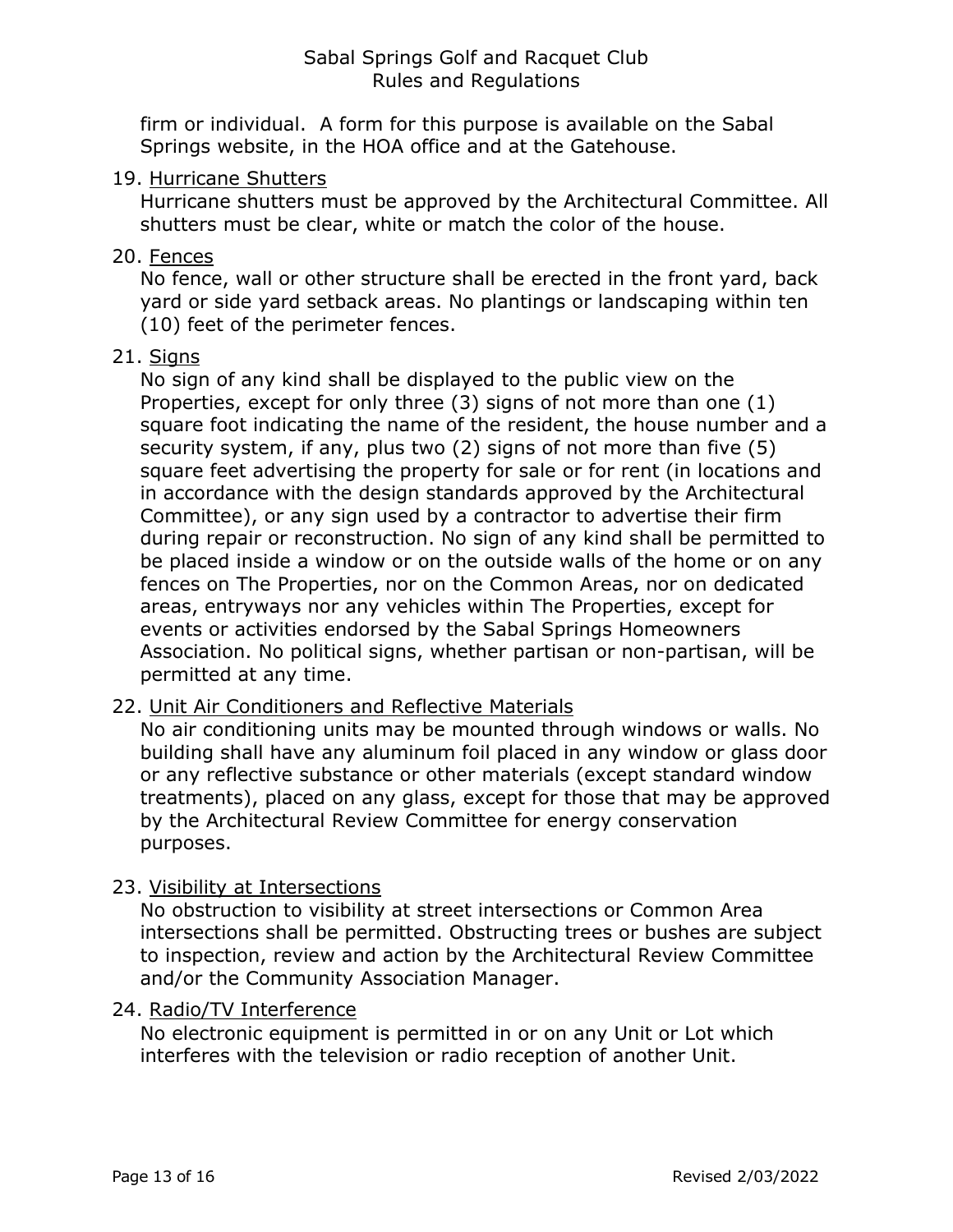#### 25. Garage Doors

Except for entering or leaving the garage, or while working in the yard, each garage door shall remain closed.

#### 26. Drying Laundry

No clothes lines are permitted on any portion of the Properties.

#### 27. Vegetable Gardens

No vegetable gardens shall be permitted except in fully enclosed patio areas.

#### 28. Supervision of Association Employees

Employees of the Association are not to be sent out by Owners for personal errands. The Board of Directors shall be solely responsible for directing and supervising employees of the Association.

## 29. Motor Vehicles without Power; Repair

No motor vehicle which cannot operate on its own power shall remain on The Properties for more than twenty-four (24) hours, and no repair of such vehicles shall be made thereon. No portion of the Common Areas may be used for parking purposes, except those portions specifically designed and intended therefore.

#### 30. Limitation on Fishing

Fishing shall only be permitted within The Properties as follows:

- a. From the banks of the lake located southwest of the main entrance;
- b. By an Owner from his Lot, if the Lot is located upon a lake;
- c. All fish must be thrown back.

## 31. Oil/Mining

No oil drilling, oil development operations, oil refining, quarrying or mining operations of any kind shall be permitted upon or in the Properties, nor on dedicated areas, nor shall oil wells, tanks, tunnels, mineral excavations or shafts be permitted upon or in the Properties. No derrick or other structure designed for use in boring for oil or natural gas shall be erected, maintained or permitted upon any portion of the land subject to these restrictions.

## 32. Hunting/Firearms

No hunting or use of firearms shall be permitted anywhere in the Properties.

## 33. Golf Cart Path Usage

Please note the golf cart paths are only for people playing golf and are to be used only for those persons who have signed up to play golf in the pro shop during regular hours of operation AND FOR NO OTHER USE!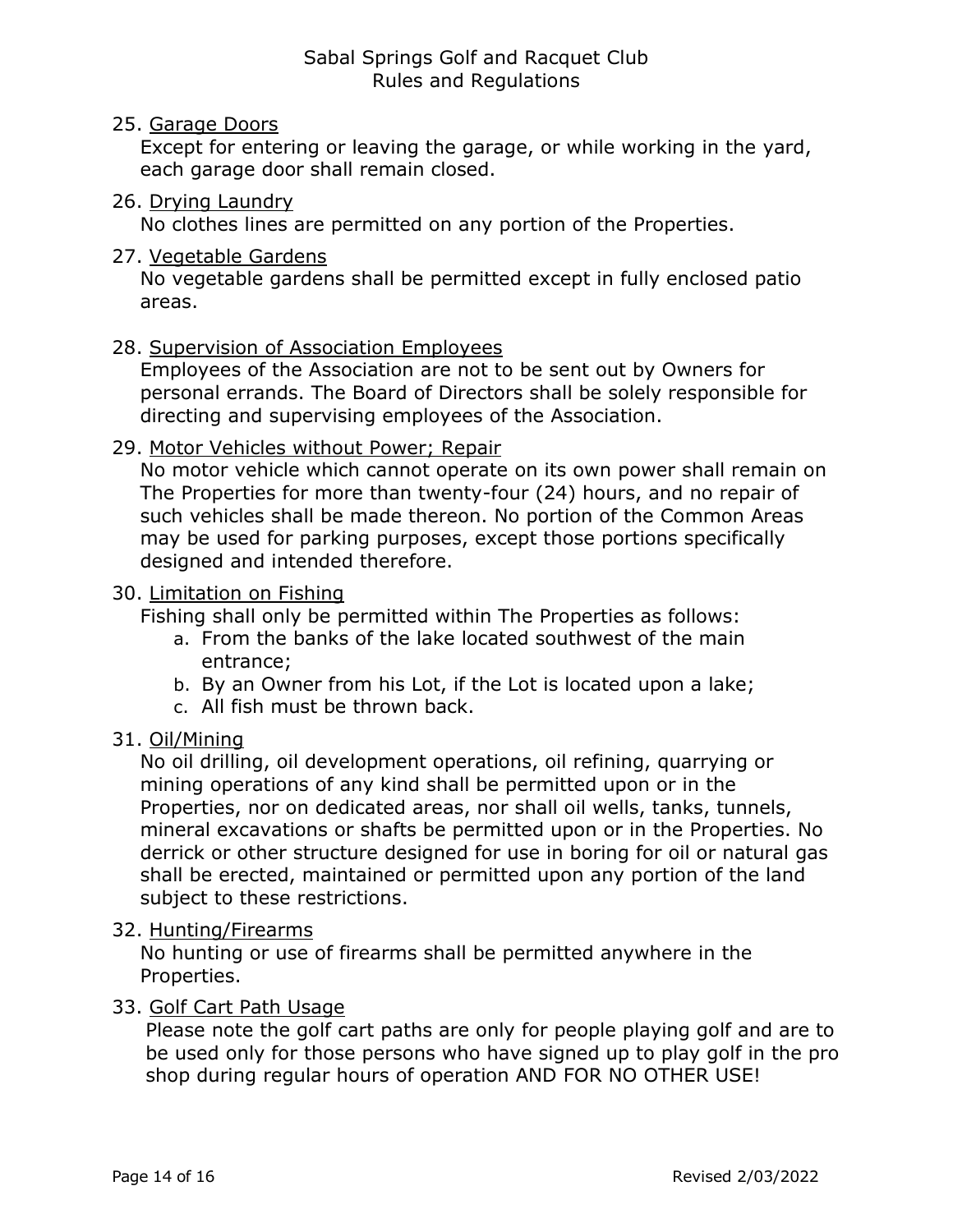- A. Homeowners along the golf cart paths have an expectation of privacy and quiet enjoyment when the golf course is closed.
- B. Pets are never allowed on the golf course or golf cart paths.

#### 34. Potential Home Buyers

Realtors must be knowledgeable of the Sabal Springs Homeowners Association, Inc. and their governing documents. The selling homeowner must provide a copy of each of the current governing documents of the association to the potential buyer. The buyer must also be advised that when the application to join the association is submitted, that buyer must sign a statement acknowledging receipt of those documents and agrees to abide by each and every item in the documents, in order to join the association. Submission of the form to the Association's Property Manager initiates the approval process and enables provision of an estoppel letter, which is required to close the sale.

The current purchase application requires that it be submitted to the property management administrative office, along with a non-refundable processing fee and a non-refundable criminal background check fee per adult, not less than twenty (20) days prior to closing or occupancy. In addition, it states: "This application has been designed for protecting you and the current property owner. It is the desire of the present owners of the Association to welcome you to an environment in which pride in ownership and adherence to all Rules and Regulations will ensure an ideal private and community life." It also states: "Domestic pets are permitted only with Association approval. (PIT BULLS, ROTTWEILERS, DOBERMAN PINSCHERS AND GERMAN SHEPHERDS WILL NOT BE PERMITTED)"

#### 35. Car Covers

No vehicle may be covered by any protective cloth, plastic, or vinyl material parked outside but may be covered if parked in the garage.

## 36. Grandfather Clause

There shall be a defined period of one (1) year beginning on the date of passage of this document, during which a Lot owner may seek Homeowner Association approval of a condition, situation or circumstance perceived as non-compliant with these Rules and Regulations, but for which the Lot owner believes that prior approval had been obtained from the previous administration. The identification of such a matter may occur by:

- 1. A Lot owner raising it voluntarily;
- 2. The Homeowners Association Architectural Committee in its observance of community conditions; or